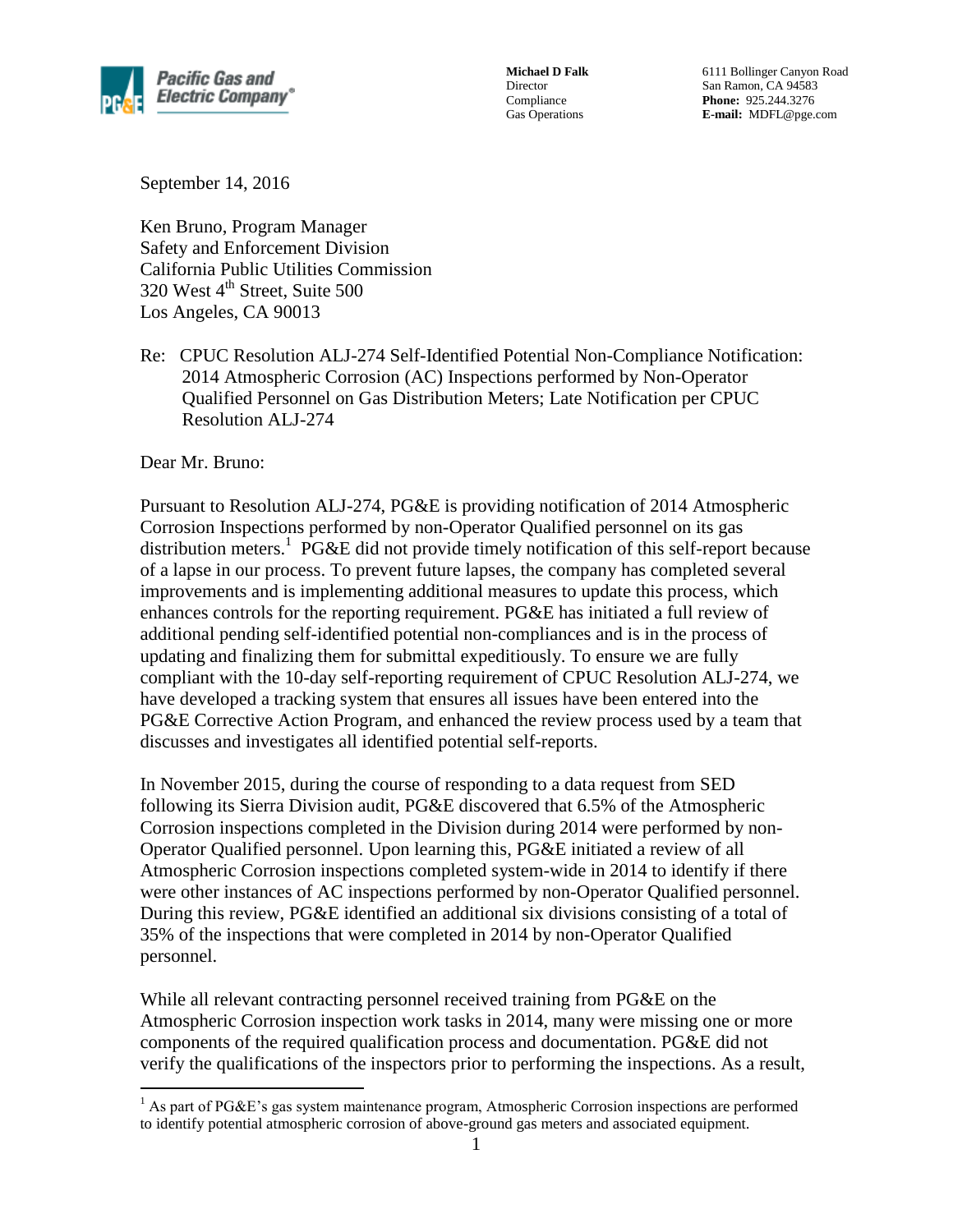PG&E has been in the process of re-inspecting all of the inspections completed by non-Operator Qualified individuals, with many being accelerated to 2016, and the remainder on-track for completion by Q2, 2017.

The table below provides a summary of the seven divisions containing the number of Operator Qualified personnel versus non-Operator Qualified personnel and the number of inspections performed in 2014.

| 2014 AC Inspection Program<br>Number of Inspectors and Inspections Completed by OQ and Non-OQ Qualified Inspectors. |                                     |                  |  |                                         |                  |  |                   |                  |
|---------------------------------------------------------------------------------------------------------------------|-------------------------------------|------------------|--|-----------------------------------------|------------------|--|-------------------|------------------|
|                                                                                                                     |                                     |                  |  |                                         |                  |  |                   |                  |
|                                                                                                                     |                                     |                  |  |                                         |                  |  |                   |                  |
|                                                                                                                     | <b>Operator Qualified Personnel</b> |                  |  | <b>Non-Operator Qualified Personnel</b> |                  |  | <b>Totals</b>     |                  |
| <b>Division</b>                                                                                                     | <b>Inspectors</b>                   | # of Inspections |  | <b>Inspectors</b>                       | # of Inspections |  | <b>Inspectors</b> | # of Inspections |
| <b>Sierra</b>                                                                                                       | 97                                  | 179,352          |  | 10                                      | 12,393           |  | 107               | 191,745          |
| <b>Diablo</b>                                                                                                       | 23                                  | 30,866           |  | 72                                      | 234,954          |  | 95                | 265,820          |
| De Anza                                                                                                             | 4                                   | 5,912            |  | 38                                      | 44.558           |  | 42                | 50,470           |
| Sacramento                                                                                                          | 246                                 | 643,334          |  | 5                                       | 609              |  | 251               | 643,943          |
| Peninsula                                                                                                           | 60                                  | 123,106          |  | 55                                      | 118,672          |  | 115               | 241,778          |
| San Jose                                                                                                            | 7                                   | 4,823            |  | 62                                      | 138,437          |  | 69                | 143,260          |
| North Bay                                                                                                           | 36                                  | 21,187           |  | $\mathbf{1}$                            | 6                |  | 37                | 21,193           |
|                                                                                                                     |                                     |                  |  |                                         |                  |  |                   |                  |
| <b>Totals</b>                                                                                                       |                                     | 1,008,580        |  | $- - -$                                 | 549,629          |  | $- - -$           | 1,558,209        |
|                                                                                                                     |                                     | 64.7%            |  |                                         | 35.3%            |  |                   |                  |

The table below provides a summary of the re-inspections of the 2014 work that was performed by Non-Operator Qualified personnel as of September 10, 2016.

| Re-inspection of 2014 Work Performed by Non-Operator Qualified Personnel |                                         |                      |                      |                          |            |         |  |  |
|--------------------------------------------------------------------------|-----------------------------------------|----------------------|----------------------|--------------------------|------------|---------|--|--|
| <b>Count by Division</b>                                                 |                                         |                      | <b>2017 Plan</b>     |                          |            |         |  |  |
| <b>Division</b>                                                          | Total<br><b>Inspections</b><br>Required | Completed<br>in 2015 | Completed<br>in 2016 | Remaining in<br>2016     | % Complete | $Q1-Q2$ |  |  |
| De Anza                                                                  | 44.558                                  | 3,381                | 40,641               | 518                      | 91%        | 18      |  |  |
| Diablo                                                                   | 234,954                                 |                      | 156,672              | 78,282                   | 67%        |         |  |  |
| North Bav                                                                | 6                                       |                      |                      |                          | 0%         | 6       |  |  |
| Peninsula                                                                | 118,672                                 | 6                    | 4,626                | $\overline{\phantom{0}}$ | 4%         | 114,040 |  |  |
| Sacramento                                                               | 609                                     |                      |                      |                          | 0%         | 608     |  |  |
| San Jose                                                                 | 138,437                                 | 528                  | 134,019              | 3,877                    | 97%        | 13      |  |  |
| Sierra                                                                   | 12,393                                  |                      | 12,149               | 244                      | 98%        |         |  |  |
| <b>Total</b>                                                             | 549,629                                 | 3,915                | 348,108              | 82,921                   | 63%        | 114,685 |  |  |

# **Corrective Actions**

PG&E is in the process of performing re-inspections of all 549,629 locations that were completed by non-Operator Qualified personnel. By the end of 2016, the AC reinspections in Sierra, Diablo, De Anza and San Jose divisions are planned to be completed. PG&E will have all remaining re-inspections that are located in the North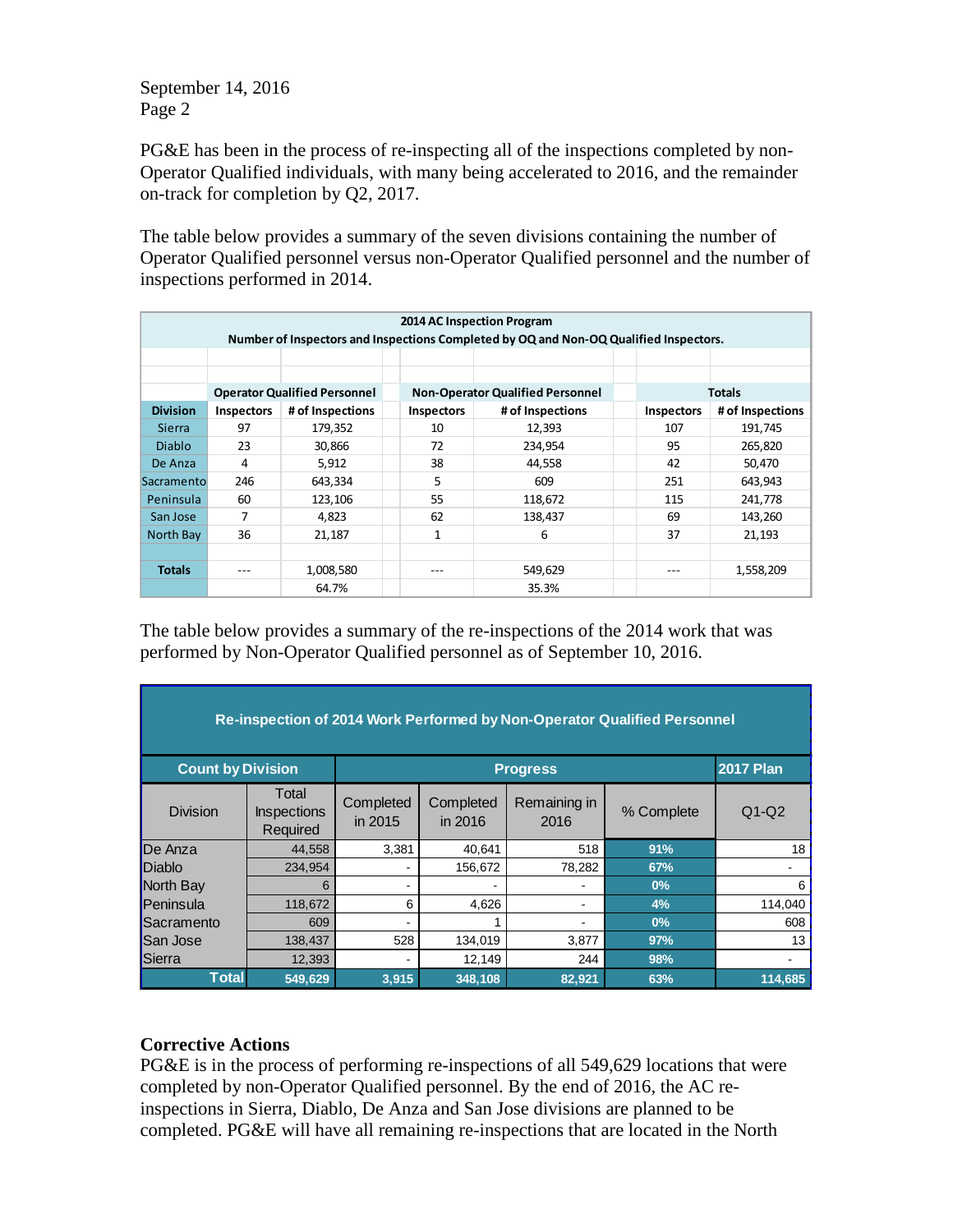Bay, Sacramento and Peninsula Divisions completed by Q2, 2017. PG&E is in the process of reviewing the results of the re-inspections for comparison with the 2014 inspections and will share these results when completed.

### **Preventative Measures**

In 2015, PG&E began working with a third-party contractor to review OQ verifications for all inspectors performing AC inspections. In 2016, PG&E further improved the program by reviewing the OQ verifications of the inspectors during the onboarding process as well as on a monthly basis. During this contractor onboarding process, PG&E now also requires screening to be completed by the Human Resources organization, an official LAN ID to be created in PG&E's system, and confirmation of completed Operator Qualifications. In addition, training on PG&E Procedure TD-4188P-01 "Atmospheric Corrosion Inspection of Gas Distribution Meters" and on abnormal operating conditions was provided to AC inspection personnel 2014 through 2016, and will be provided on an annual basis going forward.

PG&E will notify the local authorities where the non-Operator Qualified inspections occurred and will provide confirmation of notification as a supplement to this letter.

Please contact Michael Falk at (925) 244-3276 or [MDFL@pge.com](mailto:MDFL@pge.com) for any additional questions you may have regarding this notification.

Sincerely,

/S/ Michael Falk Director, Compliance

Attachment

cc: Dennis Lee, CPUC Susie Richmond, PG&E Aimee Cauguiran, CPUC Terrence Eng, CPUC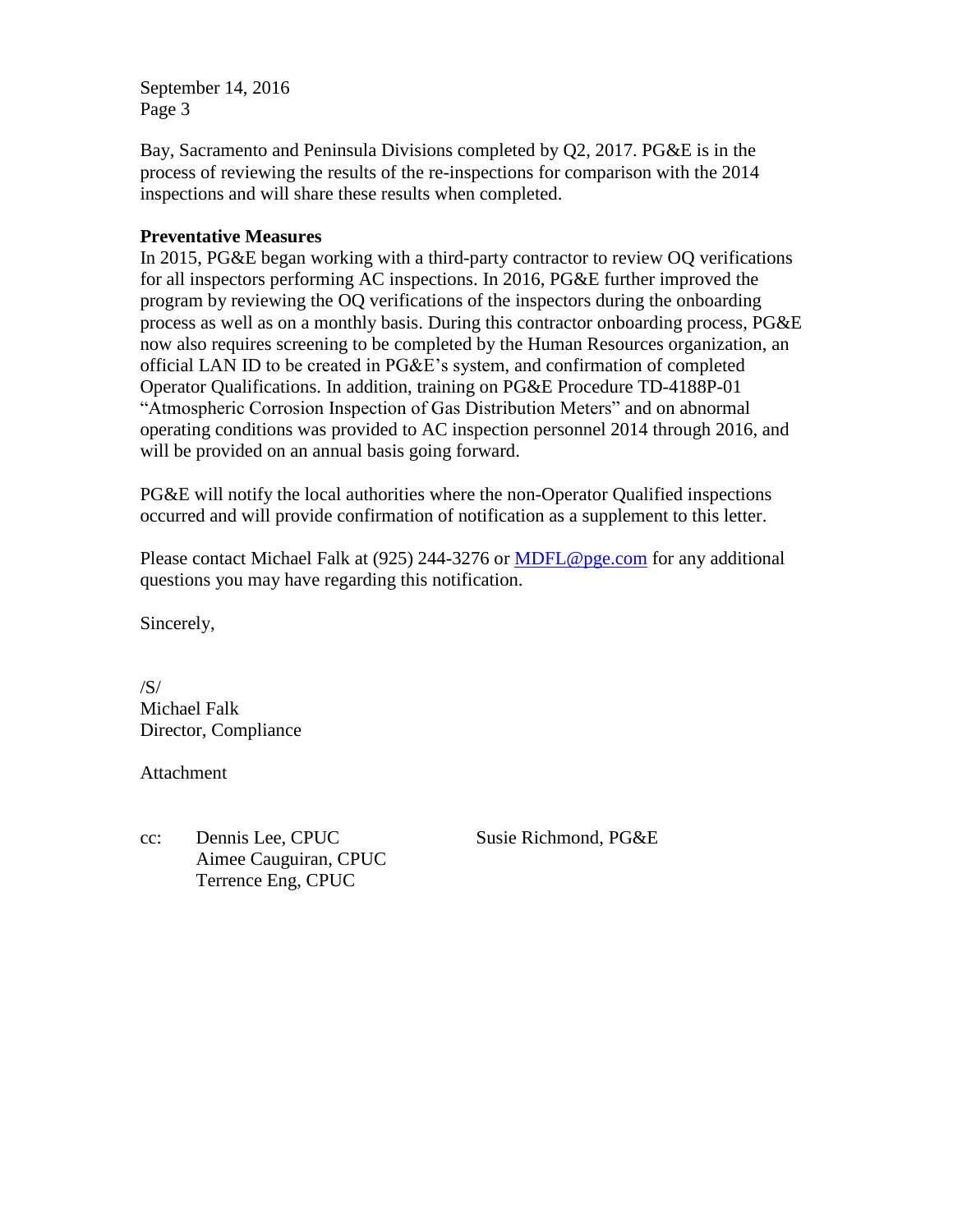# **SELF IDENTIFIED NON-COMPLIANCE REPORT**

**Name of Operator:** Pacific Gas and Electric (PG&E) Company

**Address:** 6111 Bollinger Canyon Road, San Ramon, CA 94583

**Code Section(s)/PG&E Guidance Document:** PG&E Procedure TD-4188P-01 "Atmospheric Corrosion Inspection of Gas Distribution Meters" and PG&E Procedure TD-4413P-05 "CPUC Resolution ALJ-274 Citation Program Requirements"

**Local Authorities to be Notified:** Contra Costa County, Santa Clara County, San Mateo County, Solano County, Sacramento County, Nevada County, El Dorado County, Placer County, Yuba County, Glenn County, San Francisco County, Sutter County, Yolo County

**Location(s) of Non-Compliance:** Peninsula, Diablo, San Jose, Sierra, De Anza, North Bay, Sacramento

**Date(s) of Non-Compliance:** February 2014 – May 2014

**How Non-Compliance was Discovered:** Discovered in November 2015, during the course of responding to a data request from SED following its Sierra Division audit.

**Cause(s) of Non-Compliance:** Pursuant to Resolution ALJ-274, PG&E is providing notification of 2014 Atmospheric Corrosion Inspections performed by non-Operator Qualified personnel on its gas distribution meters. PG&E did not provide timely notification of this self-report in accordance with the requirements of CPUC Resolution ALJ-274 because of a lapse in our process.

#### **Planned Actions and Actions Taken:**

PG&E has completed or is in the process of completing the following actions:

- PG&E has been in the process of re-inspecting all of the inspections completed by non-Operator Qualified individuals, with many being accelerated to 2016, and the remainder on-track for completion by Q2, 2017.
- In 2015, PG&E began working with a third-party contractor to review OO verifications for all inspectors performing AC inspections. In 2016, PG&E further improved the program by reviewing the OQ verifications of the inspectors during the onboarding process as well as on a monthly basis. During this contractor onboarding process, PG&E now also requires screening to be completed by the Human Resources organization, an official LAN ID to be created in PG&E's system, and confirmation of completed Operator Qualifications.
- PG&E has completed several improvements and is implementing additional measures to update the timeliness of its self-report process, such that the 10-day reporting requirement is met.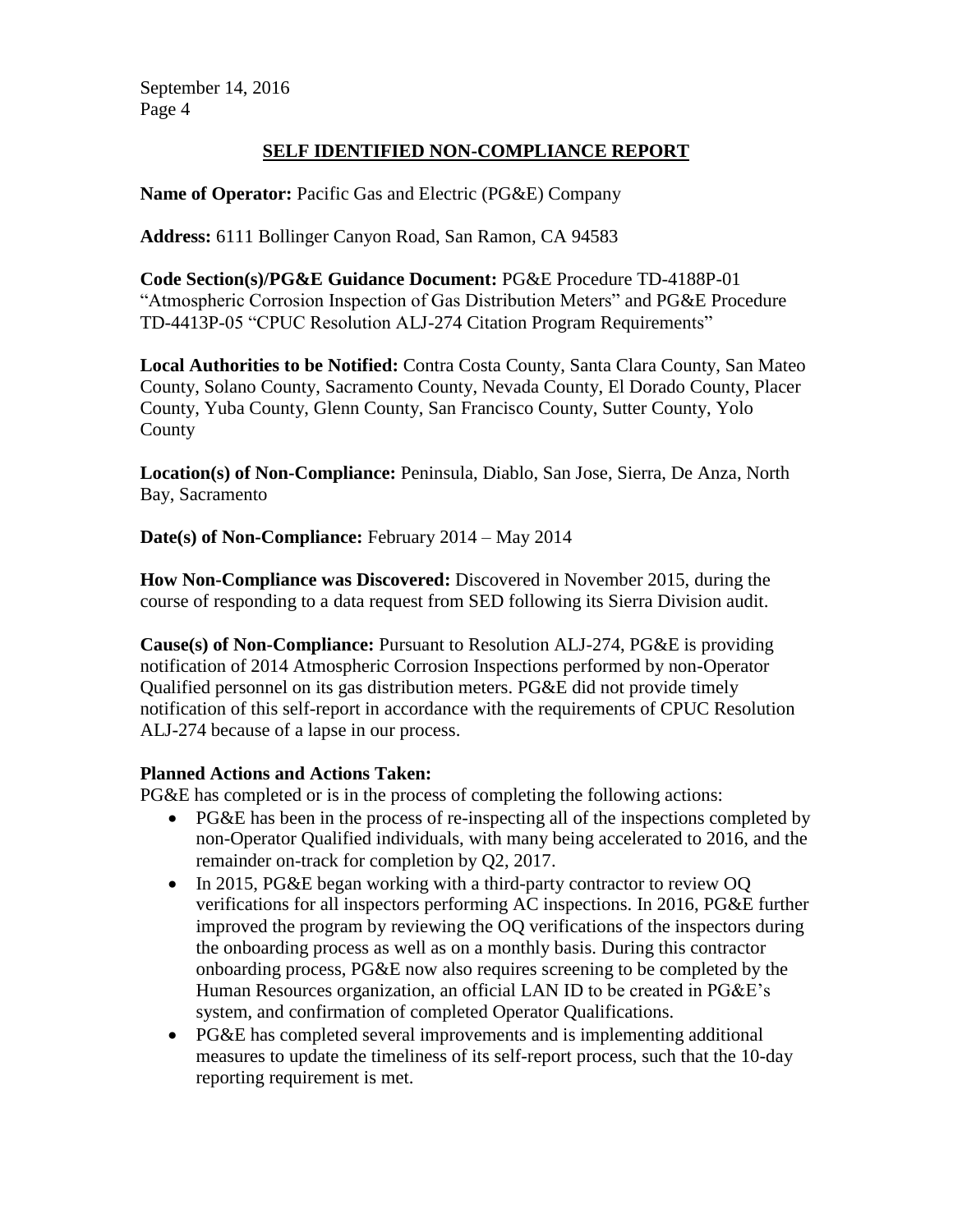| <b>Row Labels</b>    |         |                          | → Sum of Total Sum of Completed Sum of % Complete Sum of Remaining |                |
|----------------------|---------|--------------------------|--------------------------------------------------------------------|----------------|
| <b>EDE ANZA</b>      | 44,558  | 43,936                   | 99%                                                                | 622            |
| <b>CAMPBELL</b>      | 479     | 475                      | 99%                                                                | 4              |
| <b>CUPERTINO</b>     | 11,072  | 10,869                   | 98%                                                                | 203            |
| LOS ALTOS            | 510     | 484                      | 95%                                                                | 26             |
| LOS GATOS            | 4,051   | 3,967                    | 98%                                                                | 84             |
| <b>MONTE SERENO</b>  | 420     | 415                      | 99%                                                                | 5              |
| <b>MOUNTAIN VIEW</b> | 3,234   | 3,142                    | 97%                                                                | 92             |
| <b>SAN JOSE</b>      | 6,742   | 6,715                    | 100%                                                               | 27             |
| <b>SANTA CLARA</b>   | 642     | 628                      | 98%                                                                | 14             |
| <b>SARATOGA</b>      | 9,800   | 9,748                    | 99%                                                                | 52             |
| <b>SUNNYVALE</b>     | 7,608   | 7,493                    | 98%                                                                | 115            |
| <b>EDIABLO</b>       | 234,954 | 156,674                  | 67%                                                                | 78,280         |
| <b>ALAMO</b>         | 5,583   | 5,552                    | 99%                                                                | 31             |
| <b>ANTIOCH</b>       | 31,078  | 30,916                   | 99%                                                                | 162            |
| <b>BAY POINT</b>     | 6,216   | 6,163                    | 99%                                                                | 53             |
| <b>BRENTWOOD</b>     | 13,048  | 12,809                   | 98%                                                                | 239            |
| <b>BYRON</b>         | 3,412   | 3,409                    | 100%                                                               | 3              |
| <b>CLAYTON</b>       | 4,160   | 4,158                    | 100%                                                               | $\overline{2}$ |
| <b>CLYDE</b>         | 31      | 29                       | 94%                                                                | $\overline{2}$ |
| <b>CONCORD</b>       | 45,772  | 31,717                   | 69%                                                                | 14,055         |
| <b>DANVILLE</b>      | 16,727  | 16,675                   | 100%                                                               | 52             |
| <b>DIABLO</b>        | 399     | 397                      | 99%                                                                | $\overline{2}$ |
| <b>DISCOVERY BAY</b> | 358     | 357                      | 100%                                                               |                |
| <b>KNIGHTSEN</b>     | 4       | $\overline{4}$           | 100%                                                               |                |
| LAFAYETTE            | 9,821   | 1,387                    | 14%                                                                | 8,434          |
| <b>MARTINEZ</b>      | 17,730  | 594                      | 3%                                                                 | 17,136         |
| <b>MORAGA</b>        | 5,388   | 588                      | 11%                                                                | 4,800          |
| <b>OAKLEY</b>        | 10,485  | 10,322                   | 98%                                                                | 163            |
| <b>ORINDA</b>        | 6,636   | 303                      | 5%                                                                 | 6,333          |
| <b>PACHECO</b>       | 1,018   | 16                       | 2%                                                                 | 1,002          |
| <b>PITTSBURG</b>     | 13,995  | 13,925                   | 99%                                                                | 70             |
| PLEASANT HILL        | 12,576  | 527                      | 4%                                                                 | 12,049         |
| <b>WALNUT CREEK</b>  | 30,517  | 16,826                   | 55%                                                                | 13,691         |
| <b>ENORTH BAY</b>    | 6       |                          | 0%                                                                 | 6              |
| <b>BENICIA</b>       | 6       | $\overline{\phantom{0}}$ | 0%                                                                 | 6              |

#### **Attachment: Re-Inspection work performed and to be performed by city, county, and percentage completed by 9/10/16.**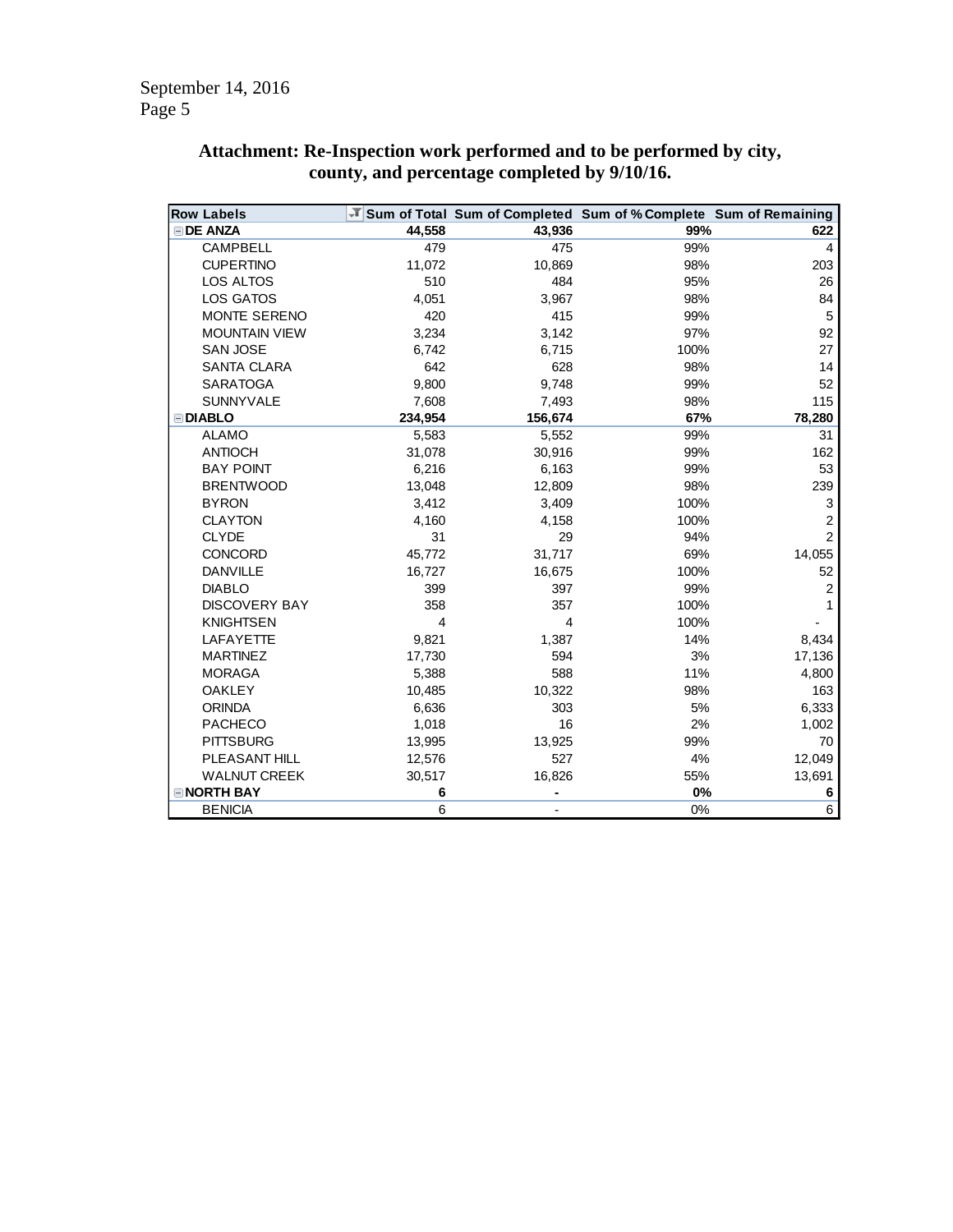| <b>Row Labels</b>     |                |                          | T Sum of Total Sum of Completed Sum of % Complete Sum of Remaining |                |
|-----------------------|----------------|--------------------------|--------------------------------------------------------------------|----------------|
| <b>EPENINSULA</b>     | 118,670        | 4,560                    | 4%                                                                 | 114,110        |
| <b>ATHERTON</b>       | 428            | 15                       | 4%                                                                 | 413            |
| <b>BELMONT</b>        | 839            | 3                        | 0%                                                                 | 836            |
| <b>BRISBANE</b>       | 1,914          | 72                       | 4%                                                                 | 1,842          |
| <b>BURLINGAME</b>     | 5,446          | 121                      | 2%                                                                 | 5,325          |
| <b>COLMA</b>          | 1,713          | 157                      | 9%                                                                 | 1,556          |
| <b>DALY CITY</b>      | 28,515         | 830                      | $3%$                                                               | 27,685         |
| EAST PALO ALTO        | 34             |                          | $0\%$                                                              | 34             |
| <b>EL GRANADA</b>     | 1              |                          | 0%                                                                 | $\mathbf{1}$   |
| <b>FOSTER CITY</b>    | 2,806          |                          | $0\%$                                                              | 2,806          |
| HALF MOON BAY         | 36             | 6                        | 17%                                                                | 30             |
| <b>HILLSBOROUGH</b>   | 1,494          | 53                       | 4%                                                                 | 1,441          |
| <b>MENLO PARK</b>     | 1,048          | 211                      | 20%                                                                | 837            |
| MILLBRAE              | 7,370          | 404                      | $5%$                                                               | 6,966          |
| <b>PACIFICA</b>       | 12,344         | 281                      | 2%                                                                 | 12,063         |
| PALO ALTO             | 10             | $\overline{\phantom{a}}$ | $0\%$                                                              | 10             |
| PORTOLA VALLEY        | 2              |                          | 0%                                                                 | $\overline{2}$ |
| REDWOOD CITY          | 7,400          | 584                      | 8%                                                                 | 6,816          |
| <b>SAN BRUNO</b>      | 12,429         | 559                      | 4%                                                                 | 11,870         |
| <b>SAN CARLOS</b>     | 1,985          | 110                      | $6\%$                                                              | 1,875          |
| SAN FRANCISCO         | 50             | $\overline{\phantom{a}}$ | 0%                                                                 | 50             |
| <b>SAN MATEO</b>      | 13,166         | 306                      | 2%                                                                 | 12,860         |
| SOUTH SAN FRANCISCO   | 19,566         | 845                      | 4%                                                                 | 18,721         |
| <b>STANFORD</b>       | 19             | $\mathbf{1}$             | $5%$                                                               | 18             |
| <b>WOODSIDE</b>       | 55             | $\overline{c}$           | 4%                                                                 | 53             |
| <b>ESACRAMENTO</b>    | 609            | 1                        | 0%                                                                 | 608            |
| <b>CARMICHAEL</b>     | 1              |                          | $0\%$                                                              | $\mathbf{1}$   |
| <b>CITRUS HEIGHTS</b> | 214            |                          | 0%                                                                 | 214            |
| <b>FAIRFIELD</b>      | 4              |                          | 0%                                                                 | 4              |
| ORANGEVALE            | 312            |                          | 0%                                                                 | 312            |
| <b>ORLAND</b>         | 1              | 1                        | 100%                                                               |                |
| RANCHO CORDOVA        | $\overline{2}$ |                          | 0%                                                                 | $\sqrt{2}$     |
| <b>SACRAMENTO</b>     | 74             |                          | 0%                                                                 | 74             |
| <b>WINTERS</b>        | 1              |                          | $0\%$                                                              | 1              |
| <b>⊟SAN JOSE</b>      | 138,437        | 134,537                  | 97%                                                                | 3,900          |
| <b>ALVISO</b>         | 374            | 373                      | 100%                                                               | 1              |
| <b>COYOTE</b>         | 32             | 31                       | 97%                                                                | 1              |
| <b>CUPERTINO</b>      | 95             | 95                       | 100%                                                               |                |
| <b>GILROY</b>         | 7,276          | 7,157                    | 98%                                                                | 119            |
| LOS GATOS             | 328            | 73                       | 22%                                                                | 255            |
| <b>MILPITAS</b>       | 3,087          | 3,051                    | 99%                                                                | 36             |
| <b>MORGAN HILL</b>    | 3,792          | 3,687                    | 97%                                                                | 105            |
| <b>SAN JOSE</b>       | 101,981        | 99,775                   | 98%                                                                | 2,206          |
| <b>SAN MARTIN</b>     | 611            | 592                      | 97%                                                                | 19             |
| SANTA CLARA           | 19,415         | 19,162                   | 99%                                                                | 253            |
| <b>SARATOGA</b>       | 113            | 112                      | 99%                                                                | $\mathbf 1$    |
| SUNNYVALE             | 1,333          | 429                      | 32%                                                                | 904            |